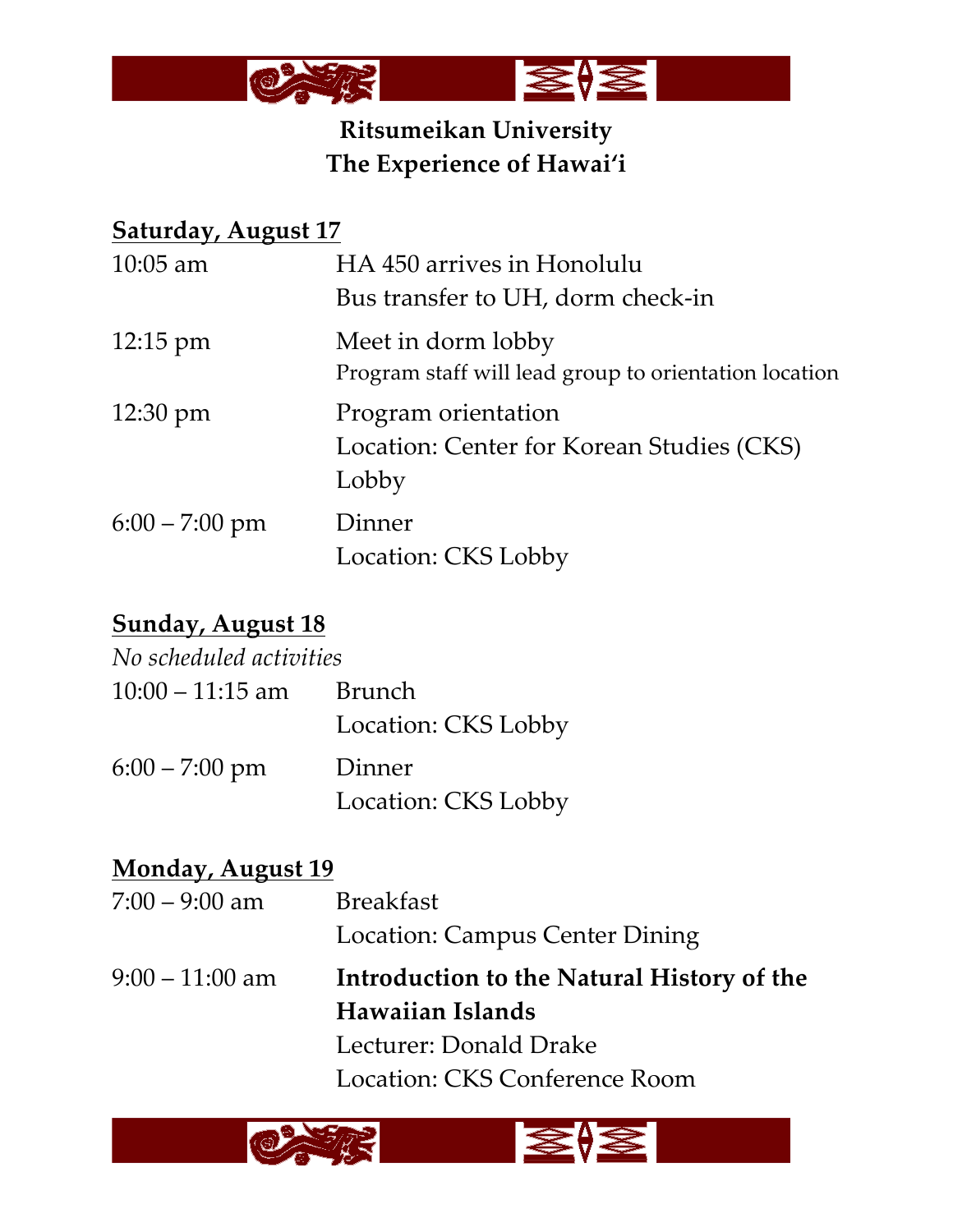

| 11:00 am $-$ 12:00 pm Lunch |                                                               |
|-----------------------------|---------------------------------------------------------------|
|                             | Location: Campus Center Dining                                |
| $12:00 - 1:30$ pm           | <b>Academic Research and Reporting</b>                        |
|                             | Lecturer: Curt Hutchison                                      |
|                             | Location: CKS Conference Room                                 |
| $1:30 \text{ pm}$           | Pick up sack breakfast for August 20 <sup>th</sup> from staff |
| $6:00 - 7:00$ pm            | Dinner                                                        |
|                             | Location: CKS Conference Room                                 |

# **Tuesday, August 20**

| <b>Campus Tour, ID Cards</b>                         |
|------------------------------------------------------|
| Meet at Jefferson Hall                               |
| Please have your passport with you. You will not     |
| be able to get a UH ID card if you do not bring your |
| passport.                                            |
| Hawai'i: Center of the Pacific                       |
| Lecturer: Kamana Beamer                              |
| Location: CKS Conference Room                        |
|                                                      |

# **Wednesday, August 21**

| $9:00 - 11:00$ am  | <b>Extrasolar Planets</b>                 |
|--------------------|-------------------------------------------|
|                    | Lecturer: Nader Haghighipour              |
|                    | Location: CKS Conference Room             |
|                    | Field Trip: Natural History Tour of O'ahu |
|                    | Lecturer: Donald Drake                    |
| $12:50 \text{ pm}$ | Meet at Jefferson Hall                    |
| $1:00 \text{ pm}$  | Bus departs UH                            |
| $5:00 \text{ pm}$  | Bus returns to UH                         |

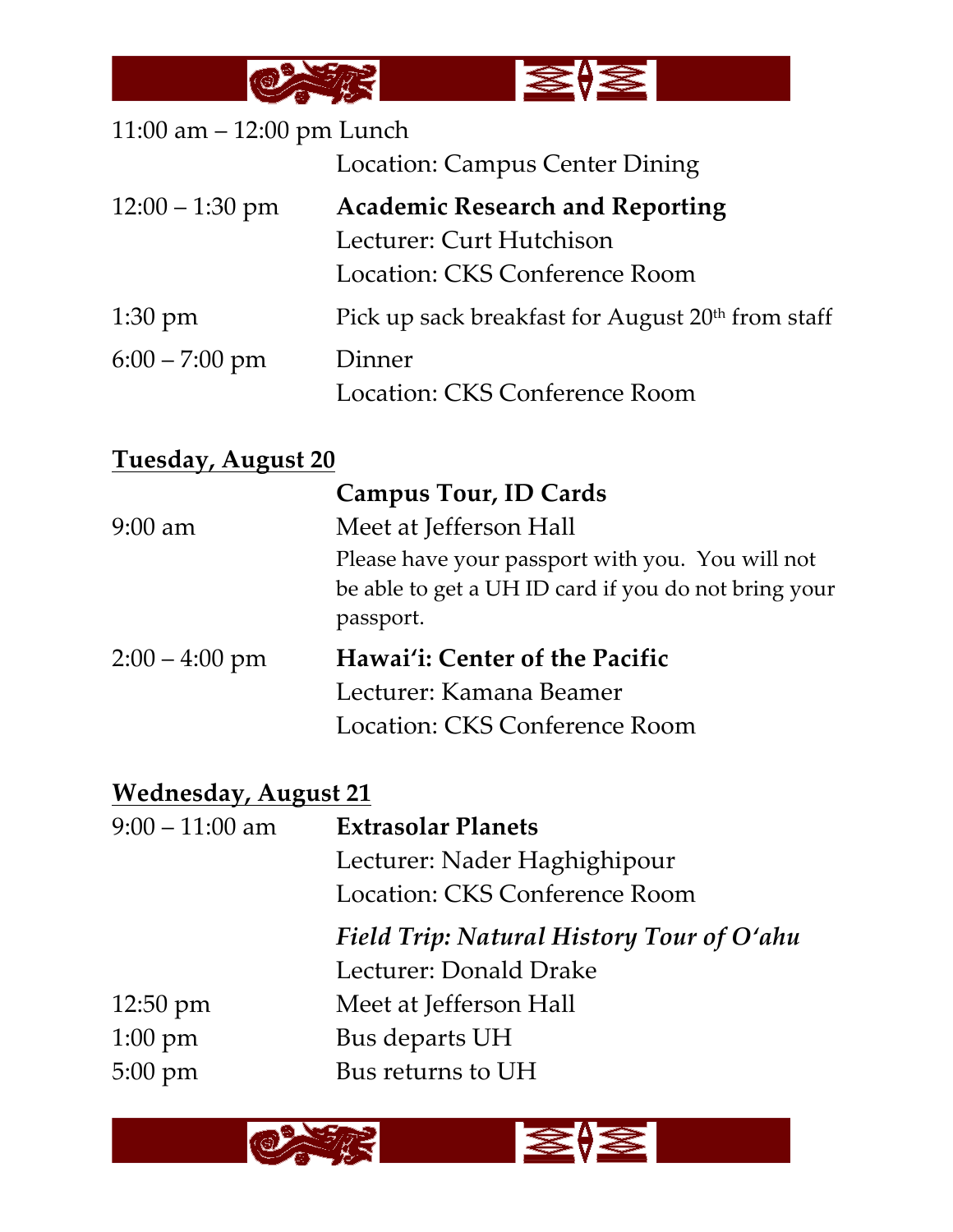

# **Thursday, August 22**

| Field Trip: Multicultural Tour of O'ahu          |
|--------------------------------------------------|
| (A sack lunch and one beverage will be provided. |
| Students are welcome to bring extra water and    |
| snacks. Please wear comfortable clothing and     |
| footwear.)                                       |
| Lecturer: Keola Ryan                             |
| Meet at Jefferson Hall                           |
| Bus departs UH                                   |
| Bus returns to UH                                |
|                                                  |

## **Friday, August 23**

| $9:00 - 11:30$ am  | <b>Engineering and Robotics</b>          |
|--------------------|------------------------------------------|
|                    | Lecturer: Song Choi                      |
|                    | Location: POST Building Room 221         |
| $8:50$ am          | Meet at Frear Hall/Gateway courtyard     |
| $9:00$ am          | Lecture by Prof. Choi regarding robotics |
| $10:00 \text{ am}$ | Lab tours (30 minutes each)              |
| $11:00 \text{ am}$ | Final comments, $Q & A$                  |
| 11:30 am           | Program concludes                        |
| $12:30 - 2:30$ pm  | <b>Academic Research and Reporting</b>   |
|                    | Lecturer: Curt Hutchison                 |
|                    | Location: CKS Conference Room            |
| $2:30 - 3:30$ pm   | <b>Office Hours</b>                      |
|                    | Lecturer: Curt Hutchison                 |
|                    | Location: CKS Conference Room            |

# **Saturday, August 24**

*No scheduled activities*

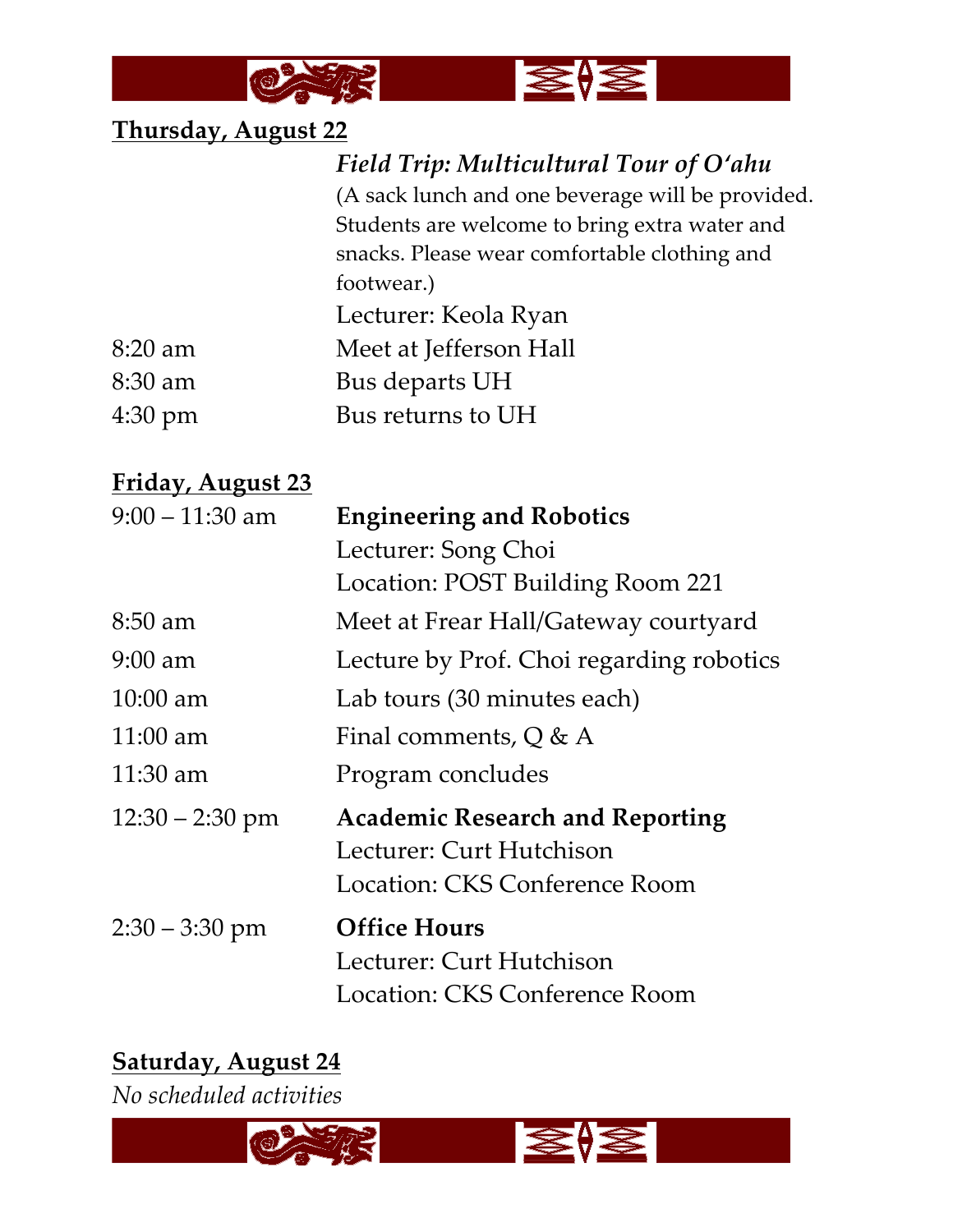

# **Sunday, August 25** *No scheduled activities*

## **Monday, August 26**

## 12:00 – 1:30 pm **Academic Research and Reporting** Lecturer: Curt Hutchison

Location: CKS Conference Room

#### **Tuesday, August 27**

| 9:00 – 11:00 am | <b>Hawaiian Language</b>      |
|-----------------|-------------------------------|
|                 | Lecturer: Kawehi Lucas        |
|                 | Location: CKS Conference Room |

#### **Wednesday, August 28**

|                    | <b>Field Trip: Pearl Harbor</b>                         |
|--------------------|---------------------------------------------------------|
|                    | (No purses, backpacks, camera cases, bags or            |
|                    | pouches will be allowed in the visitor center -         |
|                    | please do not bring them. If needed, locker rentals     |
|                    | are available at \$3 per bag, subject to availability.) |
| $8:35$ am          | Meet in front of Jefferson Hall                         |
| 8:45 am            | Bus departs UH                                          |
| $10:00$ am         | Arizona Memorial program begins                         |
| $12:00 \text{ pm}$ | Bus departs Arizona Memorial for UH                     |

## **Thursday, August 29**

| $8:45 - 9:00$ am | <b>Angels and Demons: Movie Clip Viewing</b> |
|------------------|----------------------------------------------|
|                  | Location: CKS Conference Room                |

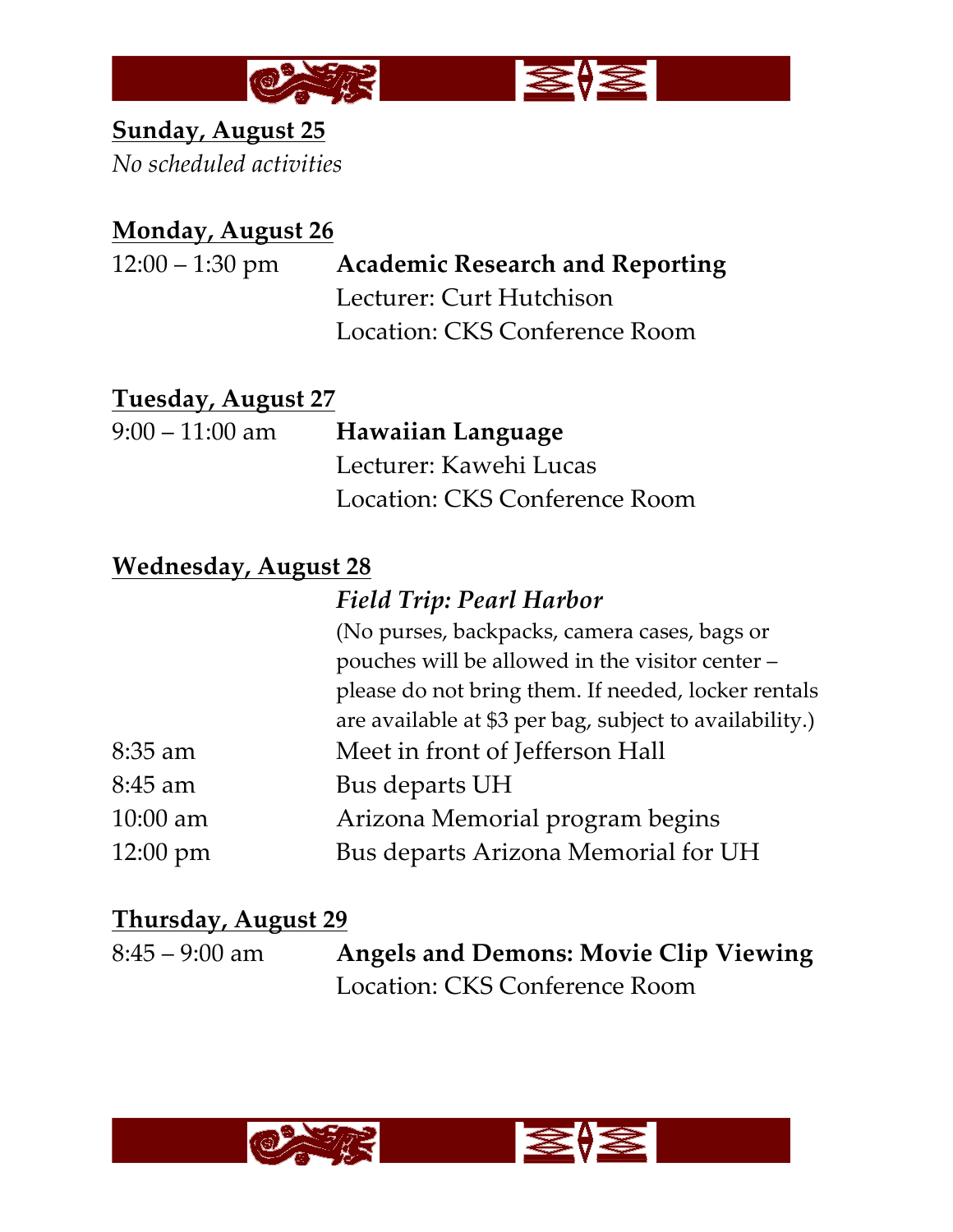

| $9:00 - 11:00$ am | <b>Angels and Demons: The Real Physics of</b> |
|-------------------|-----------------------------------------------|
|                   | Antimatter                                    |
|                   | Lecturer: Thomas Browder                      |
|                   | Location: CKS Conference Room                 |
| Friday, August 30 |                                               |
| $12:00 - 2:00$ pm | <b>Academic Research and Reporting</b>        |
|                   | Lecturer: Curt Hutchison                      |
|                   | Location: CKS Conference Room                 |
| $2:00 - 3:00$ pm  | <b>Office Hours</b>                           |
|                   | Lecturer: Curt Hutchison                      |
|                   | Location: CKS Conference Room                 |

# **Saturday, August 31**

*No scheduled activities*

# **Sunday, September 1**

*No scheduled activities*

## **Monday, September 2**

| $(Holiday-Labor Day)$ |                                        |
|-----------------------|----------------------------------------|
| $8:15 - 9:00$ am      | <b>Breakfast</b>                       |
|                       | Location: CKS Lobby                    |
| $9:00 - 11:00$ am     | Art of Hawai'i                         |
|                       | Lecturer: Jerome Feldman               |
|                       | Location: CKS Conference Room          |
| $12:00 - 1:30$ pm     | <b>Academic Research and Reporting</b> |
|                       | Lecturer: Curt Hutchison               |
|                       | Location: CKS Conference Room          |
|                       |                                        |

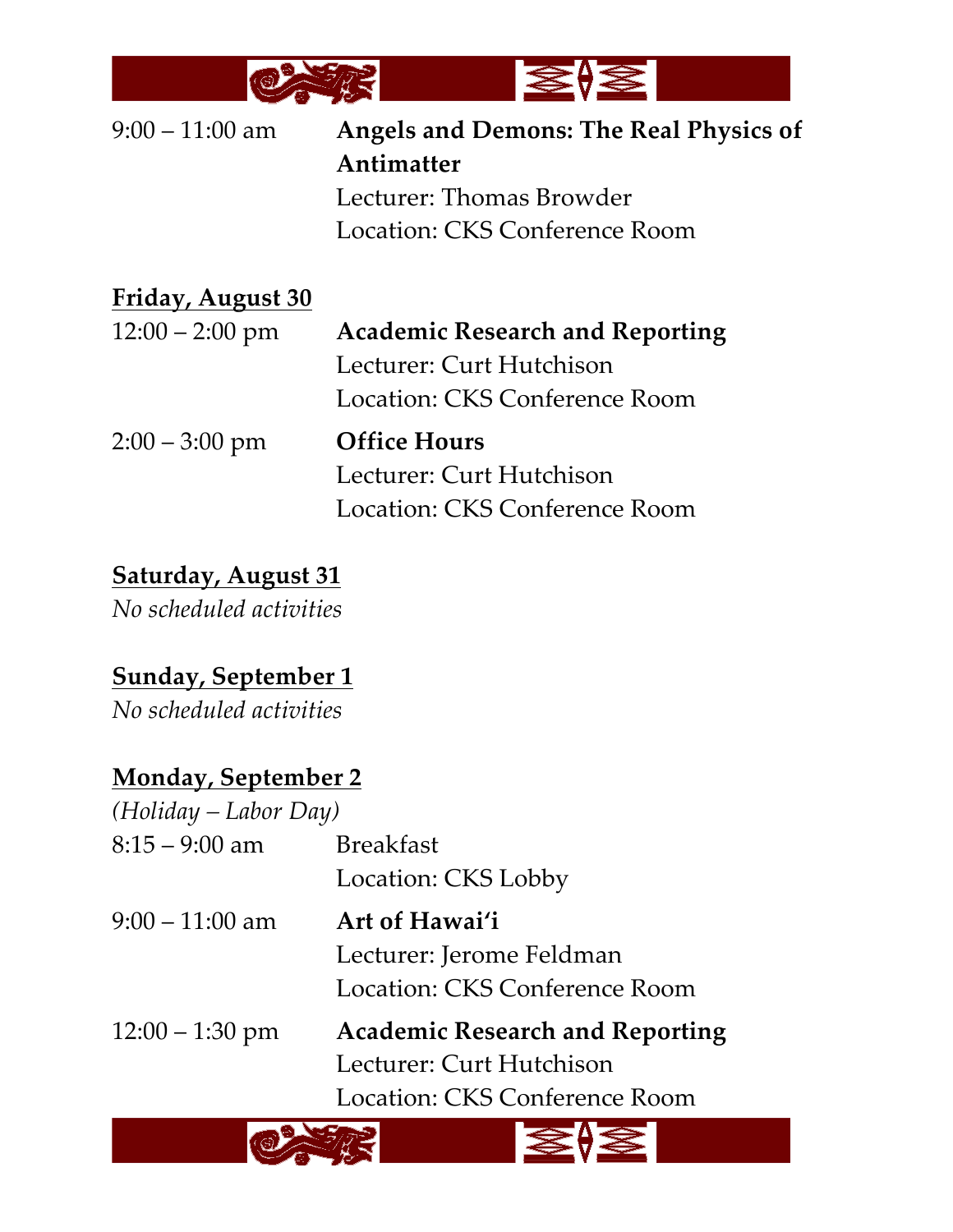



#### **Tuesday, September 3**

# **National Oceanic and Atmospheric Administration (NOAA) Facility Tour**

9:50 am Meet at Jefferson Hall

- 10:00 am Program begins
- 11:30 am Program ends

#### **Wednesday, September 4**

|                    | <b>Field Trip: Bishop Museum</b>            |
|--------------------|---------------------------------------------|
| $12:00 \text{ pm}$ | Meet at Jefferson Hall                      |
| $12:10 \text{ pm}$ | Bus departs                                 |
| 12:30 pm           | Arrive at museum, check-in                  |
| 12:45 pm           | Explorers of Polynesia Planetarium Show (in |
|                    | Japanese)                                   |
| $4:00 \text{ pm}$  | Bus departs for UH                          |

## **Thursday, September 5**

| $9:00-11:00$ am | <b>Nanophysics</b>            |
|-----------------|-------------------------------|
|                 | Lecturer: Klaus Sattler       |
|                 | Location: CKS Conference Room |

# **Friday, September 6**

| $12:00 - 2:00$ pm | <b>Academic Research and Reporting</b> |
|-------------------|----------------------------------------|
|                   | Lecturer: Curt Hutchison               |
|                   | Location: CKS Conference Room          |
| $2:00 - 3:00$ pm  | <b>Office Hours</b>                    |
|                   | Lecturer: Curt Hutchison               |
|                   | Location: CKS Conference Room          |

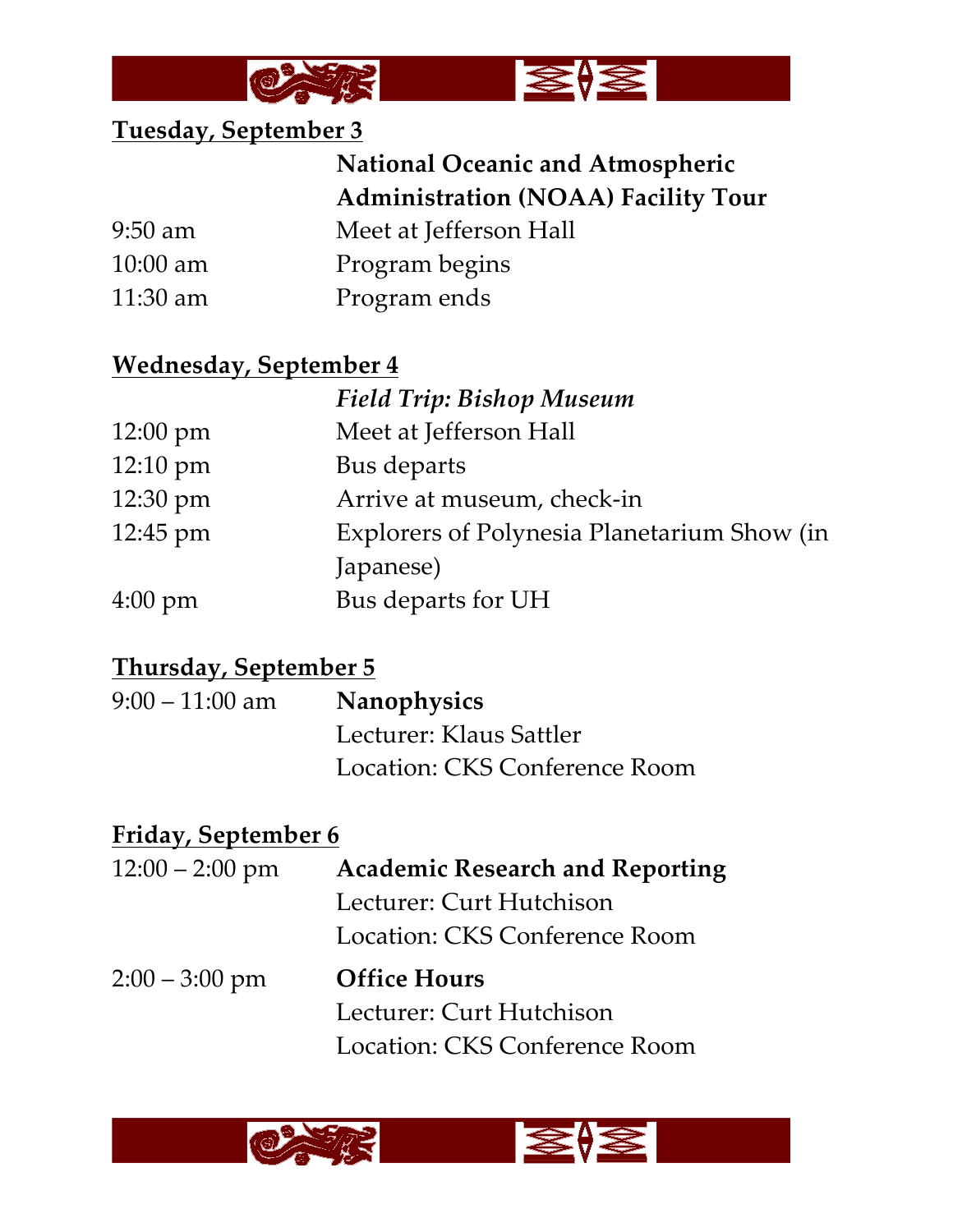



#### **Saturday, September 7**

# **First Saturday Community Service Learning Activity**

8:30 am Meet at Ka Papa Lo'i O Kānewai (Please wear clothes that you can get dirty, as you will be working in the garden. We recommend you bring a hat and slippers/flip-flops and wear sunscreen and bug repellant.)

# **Sunday, September 8**

*No scheduled activities*

#### **Monday, September 9**

| $12:00 - 1:30$ pm | <b>Academic Research and Reporting</b> |
|-------------------|----------------------------------------|
|                   | Lecturer: Curt Hutchison               |
|                   | Location: CKS Conference Room          |
| $2:00 - 4:00$ pm  | <b>Hawaiian Dance</b>                  |
|                   | Lecturer: Vicky Takamine               |
|                   | Location: Music Building 118           |

#### **Tuesday, September 10**

|                   | Field Trip: Waikīkī Aquarium |
|-------------------|------------------------------|
| $2:45$ pm         | Bus departs UH               |
| $3:00 \text{ pm}$ | Waikīkī Aquarium tour starts |
| $5:30 \text{ pm}$ | Bus returns to UH            |